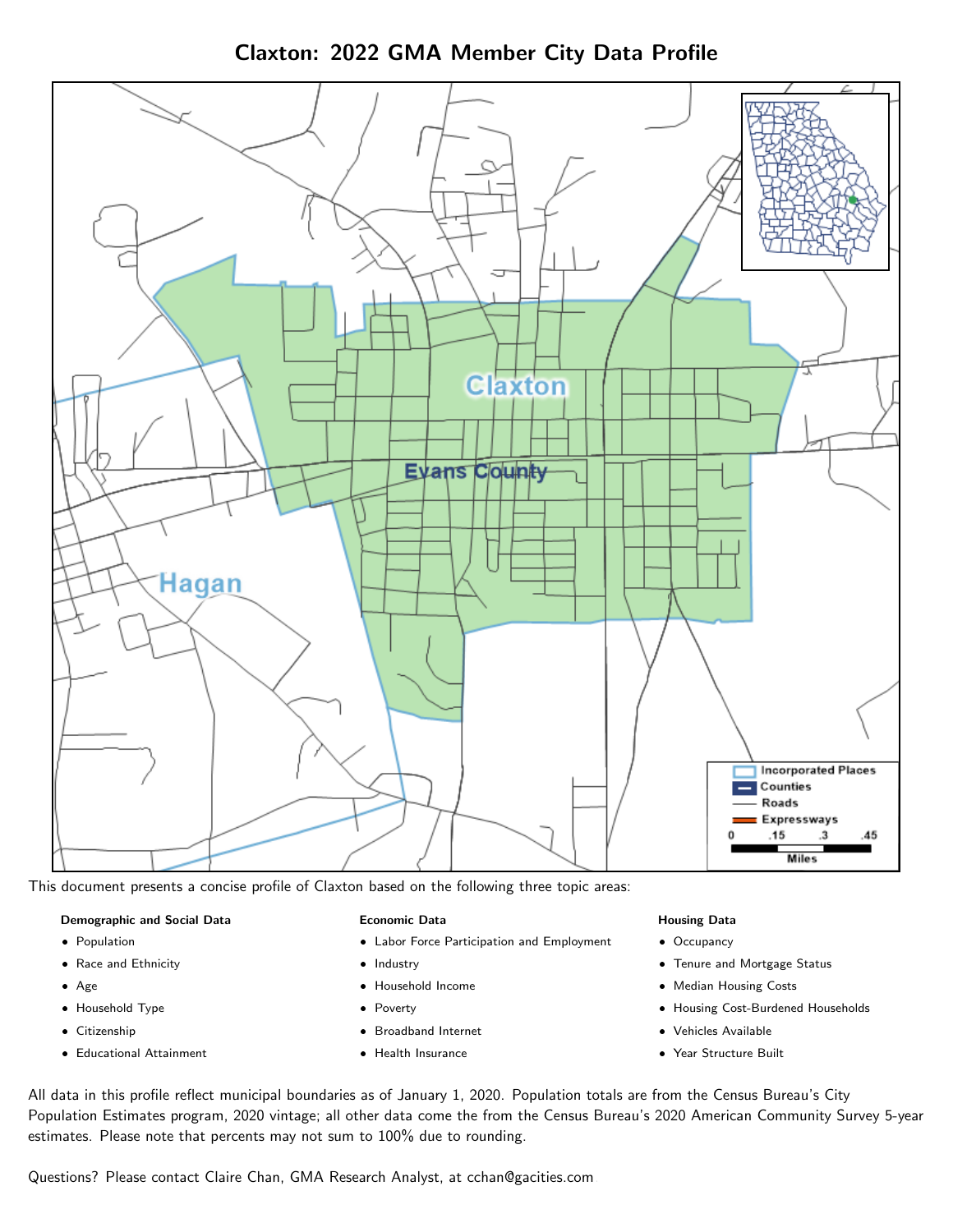# Claxton: Demographic and Social





## **Citizenship**



Source: American Community Survey, 2020 5-year estimates, table B05002 Source: American Community Survey, 2020 5-year estimates, table B15002

## Race and Ethnicity



Source: U.S. Census Bureau, City Population Estimates, 2020 vintage Source: American Community Survey, 2020 5-year estimates, table B03002

## Household Type



Source: American Community Survey, 2020 5-year estimates, table B01001 Source: American Community Survey, 2020 5-year estimates, table B11001

## Educational Attainment



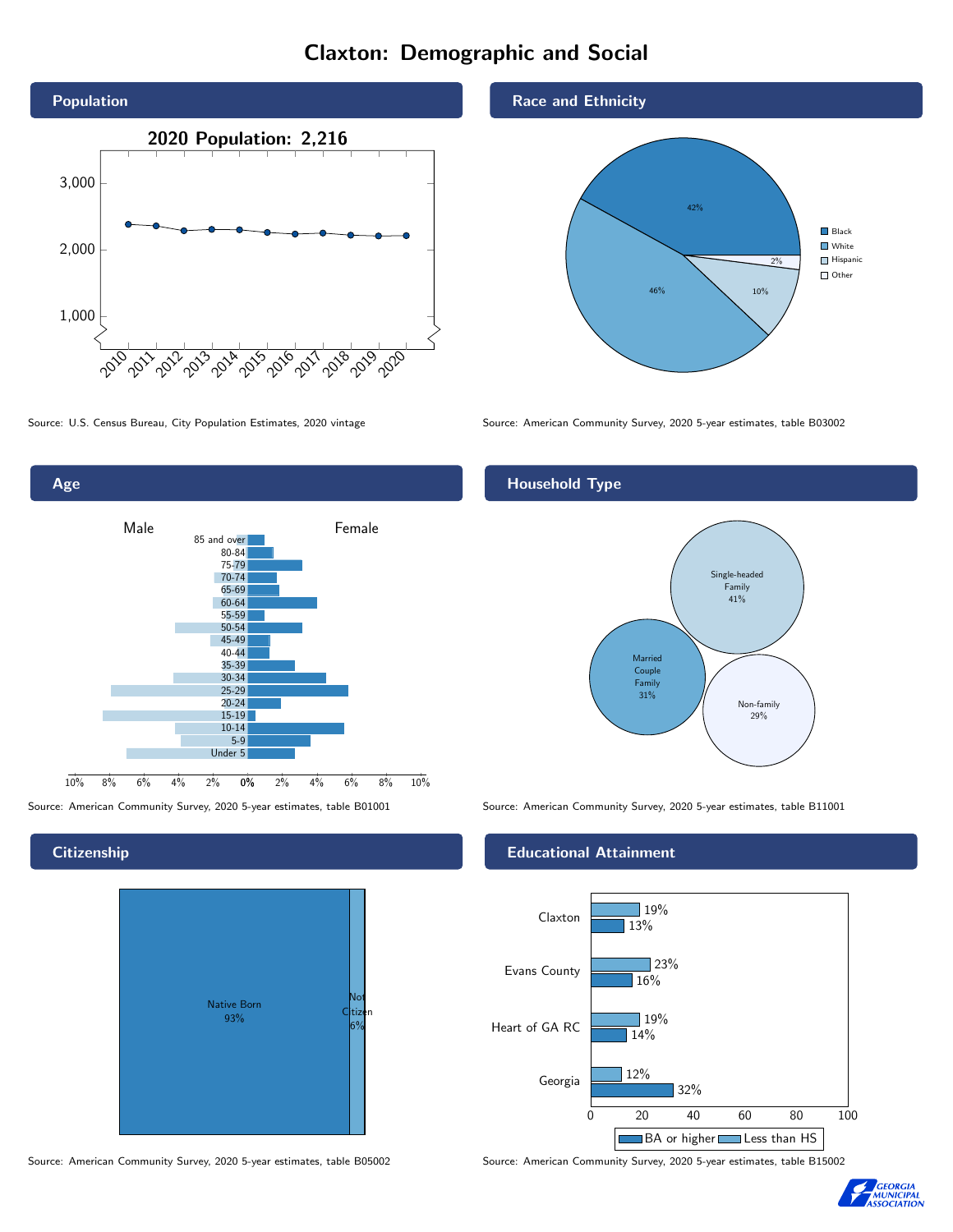# Claxton: Economic



Source: American Community Survey, 2020 5-year estimates, table B23001 Note: Unemployment rate is based upon the civilian labor force.

# Industry

| Agriculture, forestry, fishing and hunting, and mining      | $4\%$ |
|-------------------------------------------------------------|-------|
| Construction                                                | 8%    |
| Manufacturing                                               | 18%   |
| <b>Wholesale Trade</b>                                      | 6%    |
| Retail Trade                                                | 12%   |
| Transportation and warehousing, and utilities               | 9%    |
| Information                                                 | $0\%$ |
| Finance and insurance, real estate, rental, leasing         | 2%    |
| Professional, scientific, mgt, administrative, waste mgt    | 6%    |
| Educational services, and health care and social assistance | 21%   |
| Arts, entertainment, recreation, accommodation, food        | $2\%$ |
| service                                                     |       |
| Other services, except public administration                | 5%    |
| Public administration                                       | 6%    |

28%

32%

31%

 $\overline{\phantom{1}}$  31%

Source: American Community Survey, 2020 5-year estimates, table C24030



Source: American Community Survey, 2020 5-year estimates, tables B19013 and B19025 Source: American Community Survey, 2020 5-year estimates, table B17010



Source: American Community Survey, 2020 5-year estimates, table B28002 Source: American Community Survey, 2020 5-year estimates, table B18135

## **Health Insurance**